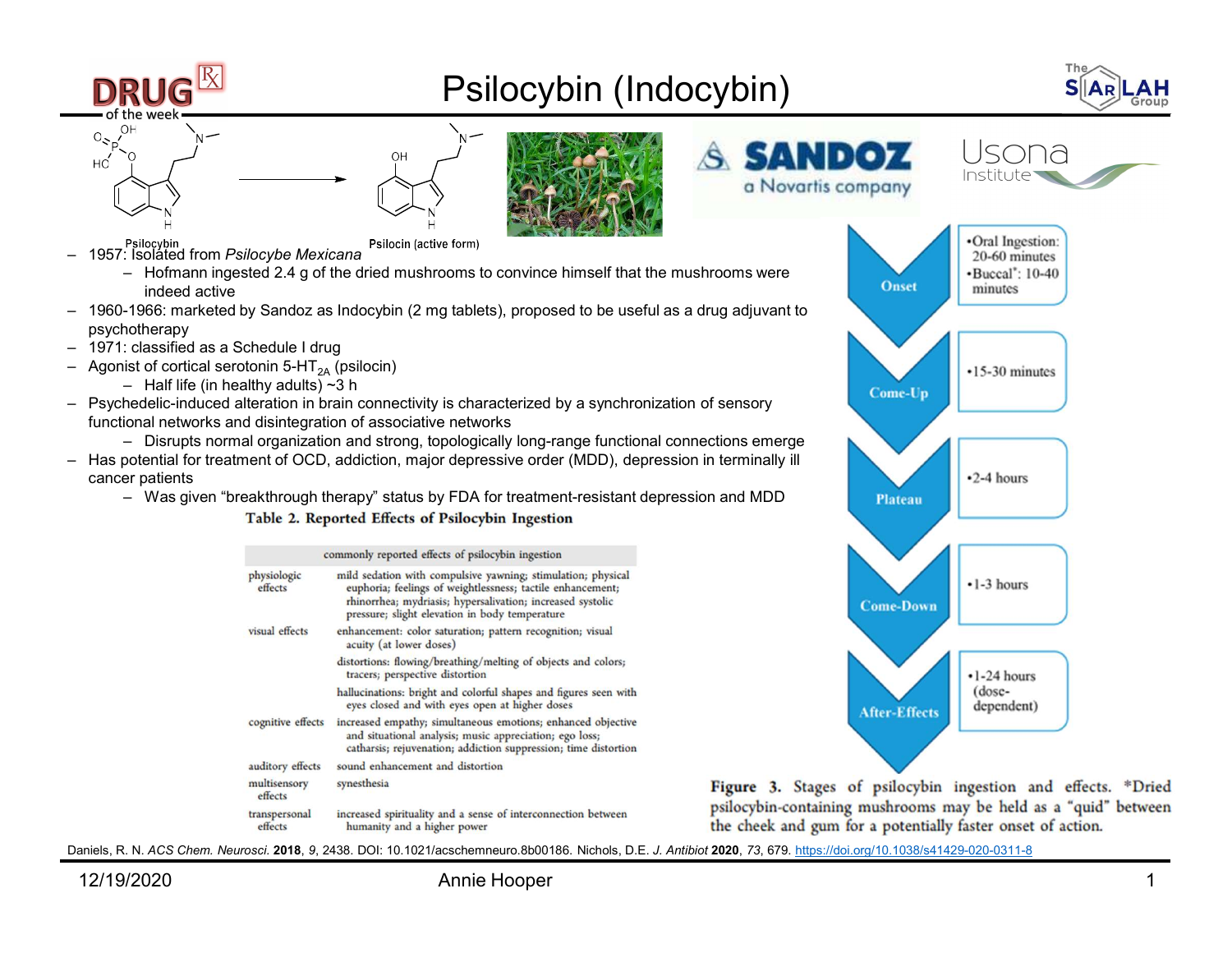

Hoffemeister, D. Angew. Chem. Int. Ed. 2017, 56, 12352. DOI: 10.1002/anie.201705489. Adams, A. M. Metabolic Engineering 2019, 56, 111. https://doi.org/10.1016/j.ymben.2019.09.009

https://doi.org/10.1007/s40262-017-0540-6